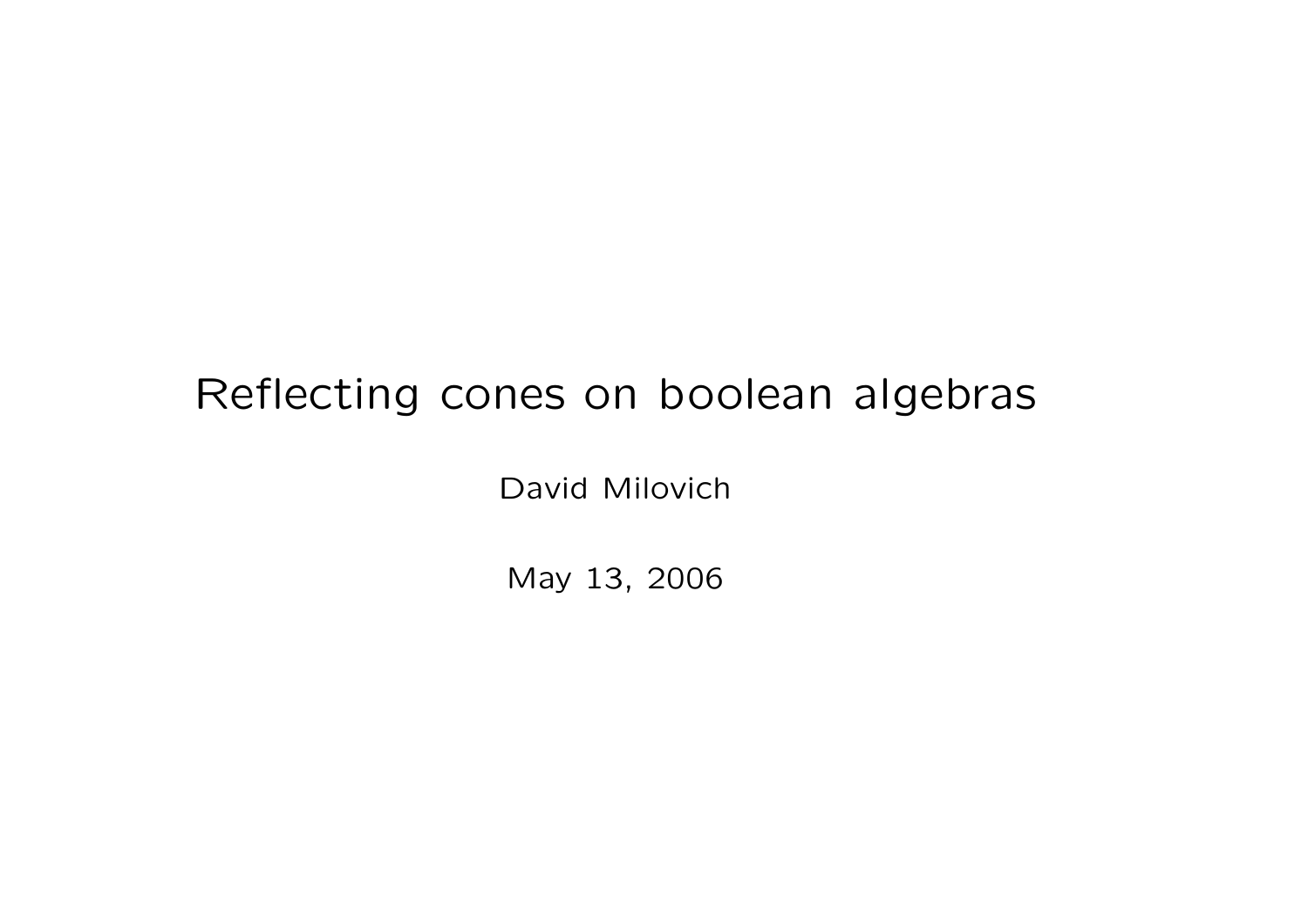- A poset P is is  $\kappa^{op}$ -like if  $\forall x \in P$   $|{\uparrow}x| = |\{y \in P : y \geq x\}| < \kappa$ .
- A base of a space X is a family  $\mathscr B$  of open sets such that

 $\forall p \in X \quad \forall U \text{ open } \ni p \quad \exists V \in \mathscr{B} \quad p \in V \subseteq U.$ 

- For our purposes, all bases are ordered by inclusion. Also, all spaces are Hausdorff.
- The weight  $w(X)$  of X is

 $\min\{\kappa \geq \omega : \exists \mathscr{B} \text{ base of } X \mid \mathscr{B} \leq \kappa\}.$ 

The order weight  $ow(X)$  of X is

 $min\{\kappa \geq \omega : \exists \mathcal{B}$  base of  $X \mathcal{B}$  is  $\kappa^{op}-like\}.$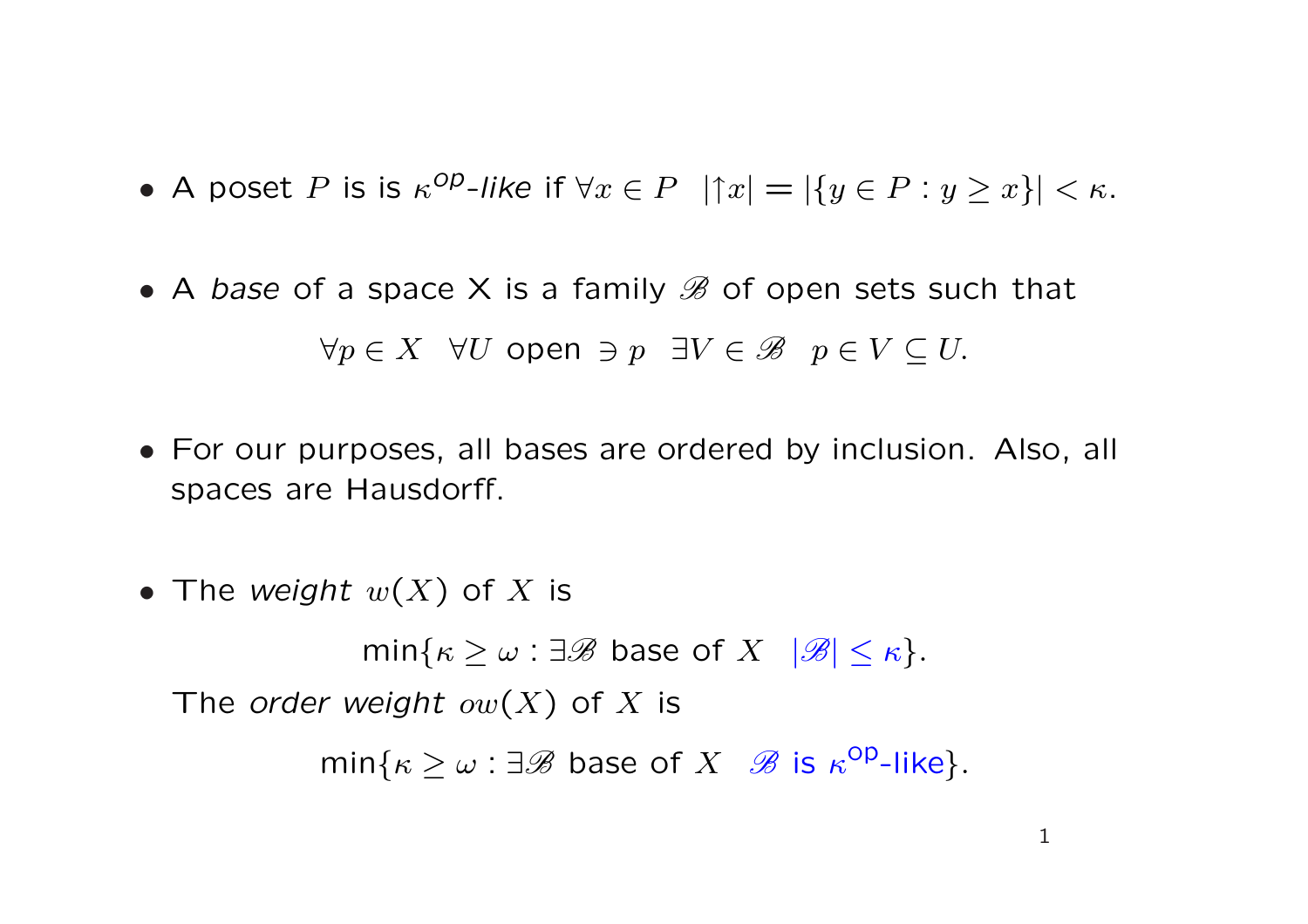**Example.** Suppose  $X$  is a compact metric space. For each  $n < \omega$ , let  $\mathscr{B}_n$  be a finite cover by balls of radius  $2^{-n}$ . Then  $\overline{\mathbf{S}}$  $_{n<\omega}\mathscr{B}_n$  is an  $\omega^\mathsf{op}\text{-like}$  base of  $X;$  hence,  $ow(X)=\omega.$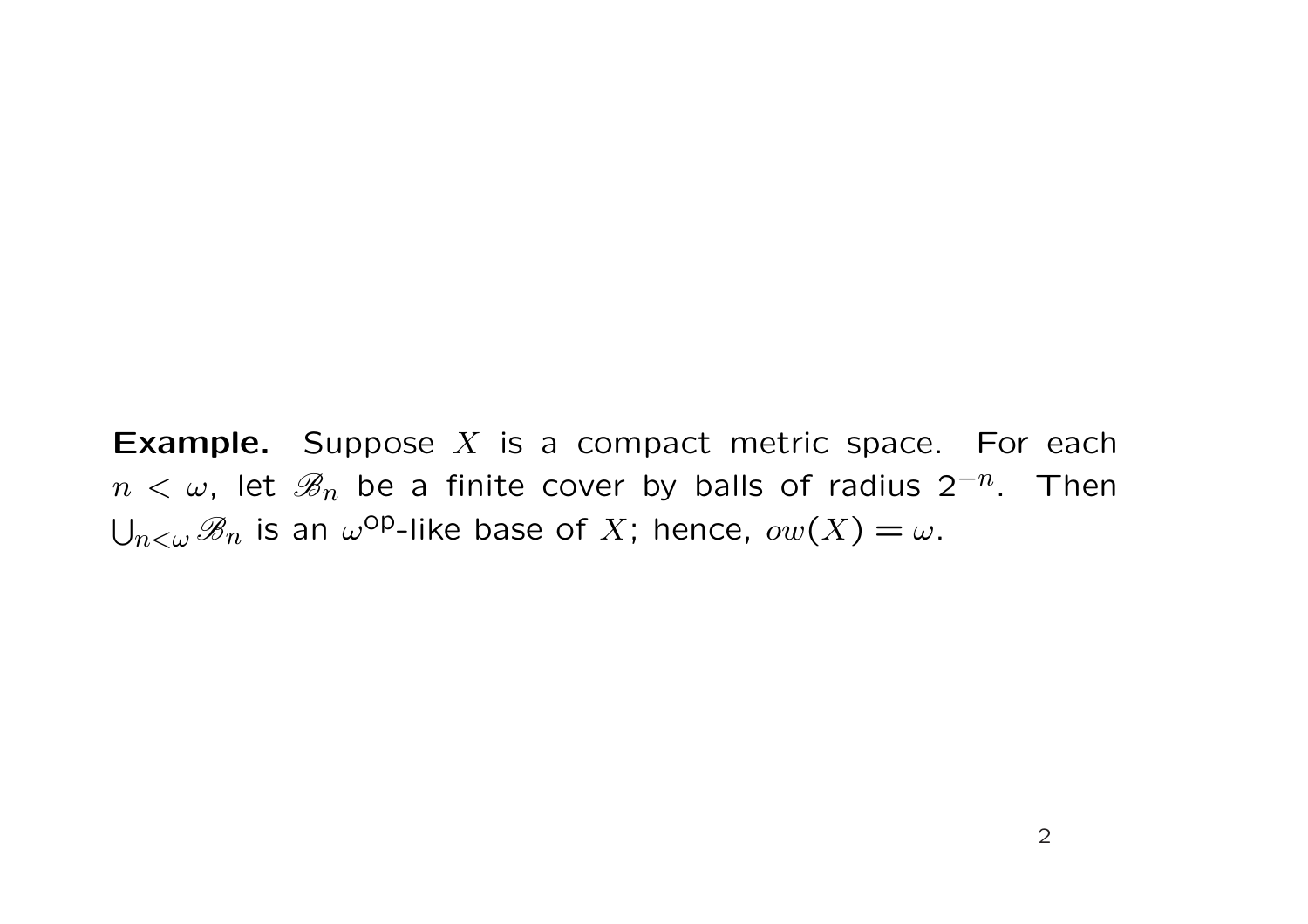• The cellularity  $c(X)$  of X is

 $\sup\bigl(\{\omega\}\cup\{\kappa:X\text{ has }\kappa\text{-many disjoint open sets}\}\bigr)$ ´ .

- van Douwen's Problem.  $c(X) \leq 2^{\aleph_0}$  for all known homogeneous compact  $X$ . Is there a counterexample? (After well over twenty years, this is still open in all models of ZFC.)
- Similarly,  $ow(X)$   $\leq (2^{\aleph_0})^+$  for all known homogeneous compact  $X$ . Is there a counterexample? (After almost one year, this is still open in all models of ZFC.)
- Is there a connection between  $c(X)$  and  $ow(X)$ ?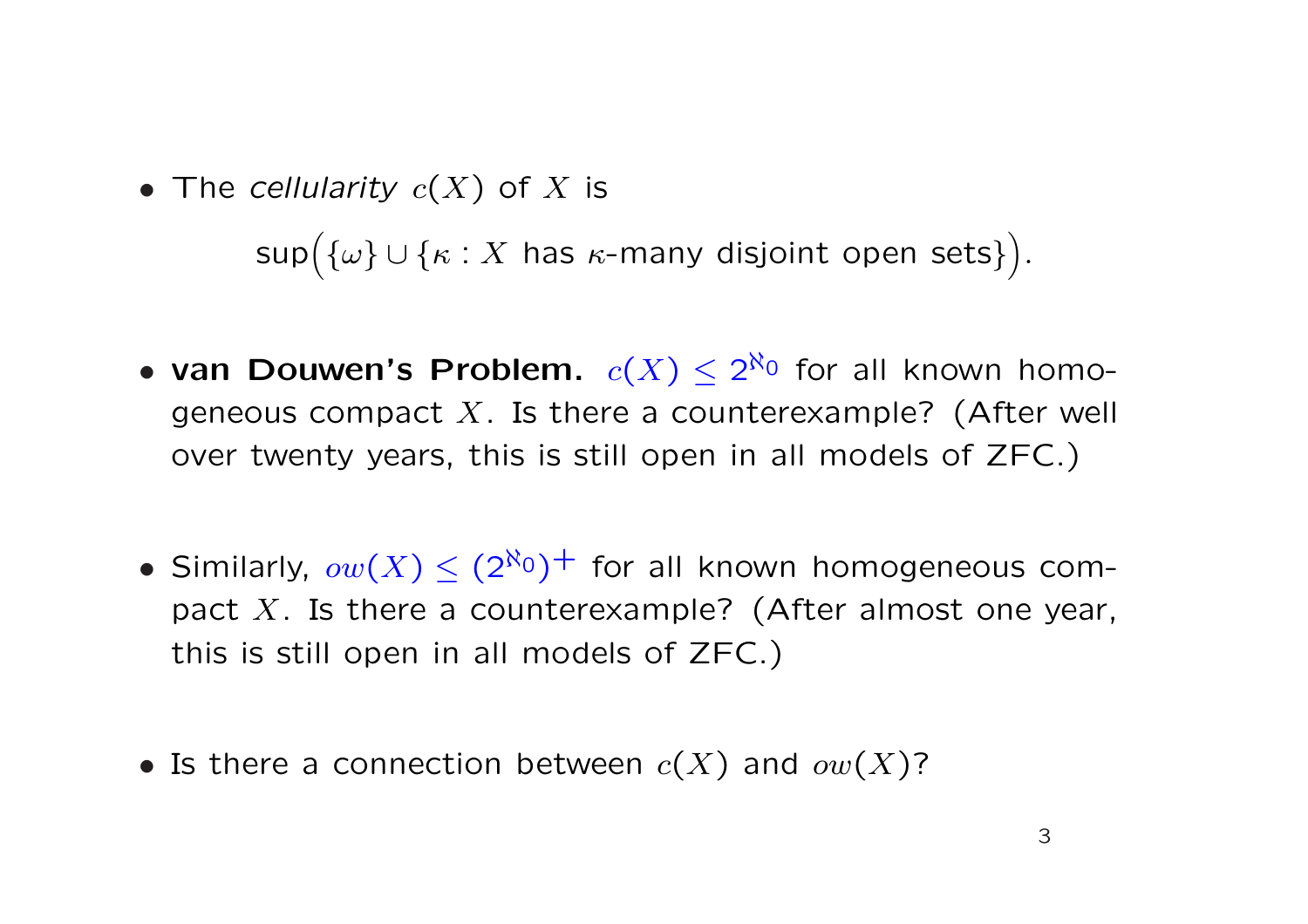- A compact space  $X$  is dyadic if it is a continuous image of  $2^{\kappa}$  for some  $\kappa$ .
- $c(X) = \omega$  for all compact dyadic X.
- $\bullet$   $ow(X)$  can be arbitrarily large for compact dyadic X, but  $ow(X) \neq \omega_1$ . If X is also homogeneous, then  $ow(X) = \omega$ .
- In particular,  $ow(G) = w$  for every compact group G, for every compact group is homogeneous and dyadic (Kuzminov, 1959).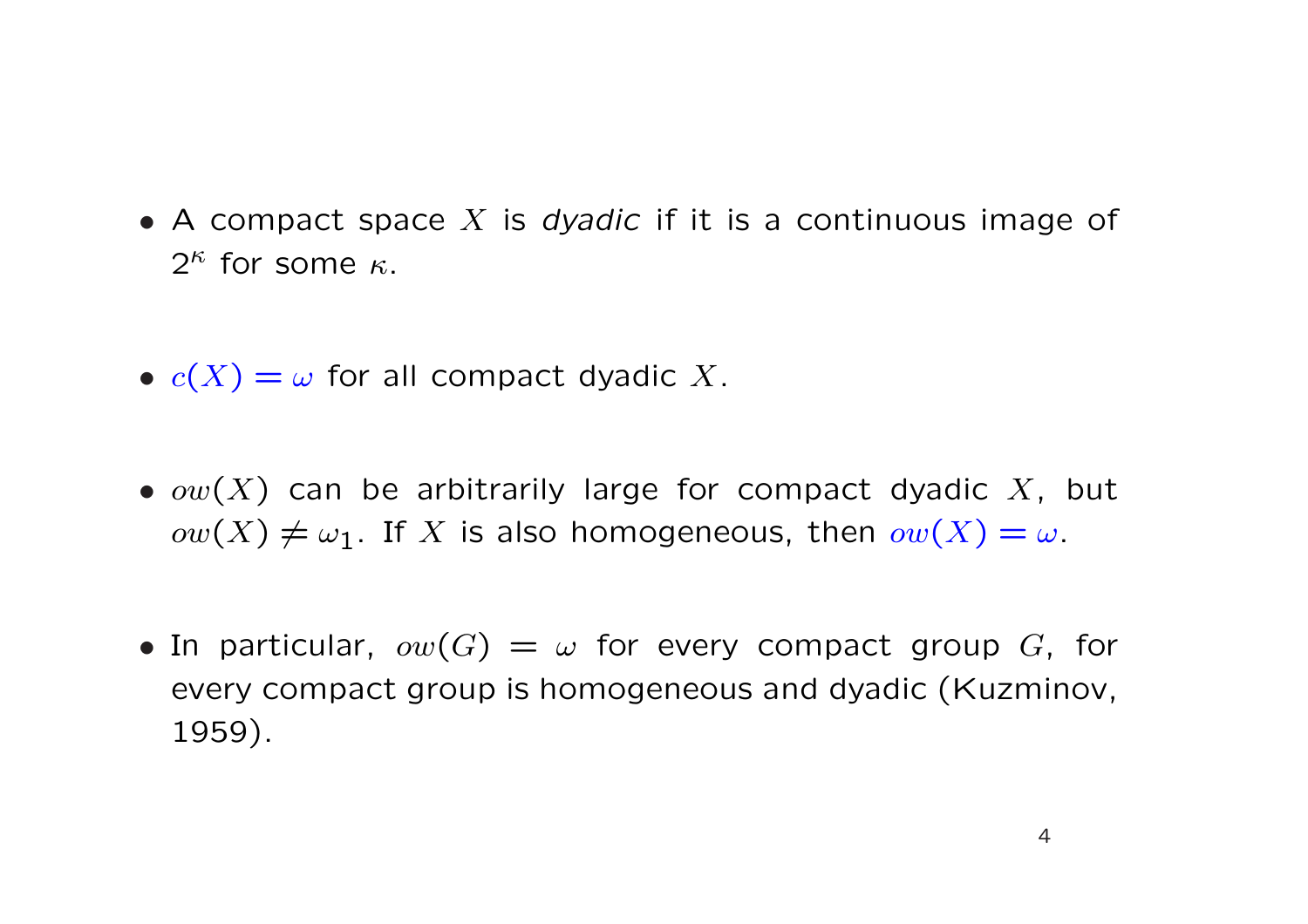• A local  $\pi$ -base at a point p in a space X is a family  $\mathscr B$  of open sets such that

 $\forall U$  open  $\ni p \exists V \in \mathscr{B} \quad \emptyset \neq V \subseteq U$ .

The  $\pi$ -character  $\pi \chi(p, X)$  of p is

 $\min\{\kappa \geq \omega : \exists \mathscr{B} \text{ local } \pi\text{-base at } p \quad |\mathscr{B}| \leq \kappa\}.$ 

- If X is homogeneous, compact, and dyadic, then  $\pi \chi(p, X) =$  $w(X)$  for all  $p \in X$  (Gerlits, 1976).
- Theorem 1.  $ow(X) \neq w_1$  for all compact dyadic X. Moreover, if  $\pi \chi(p, X) = w(X)$  for all  $p \in X$ , then  $ow(X) = \omega$  and every base of X contains an  $\omega^{\text{op}}$ -like base.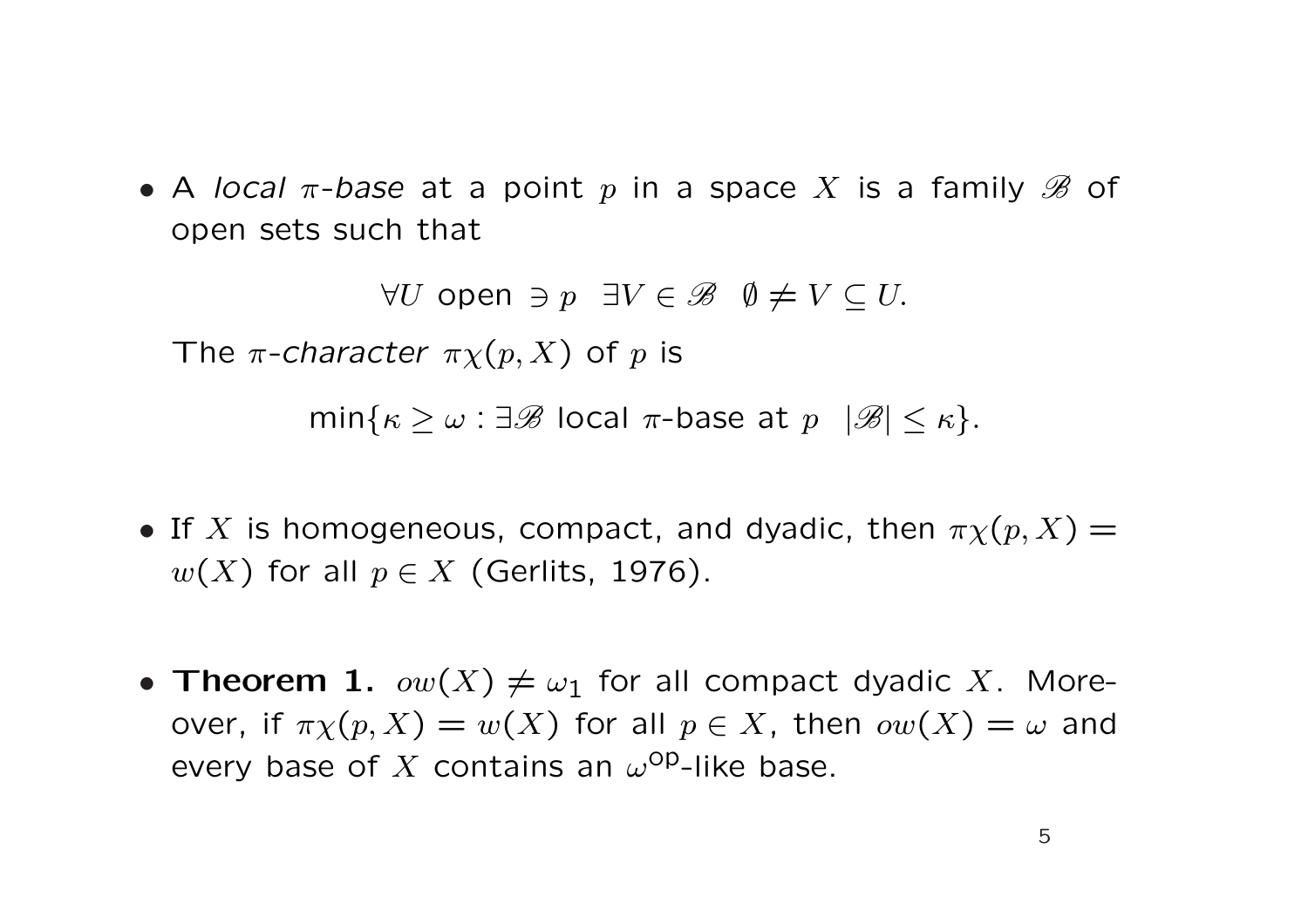## Does Theorem 1 hold for any class of nondyadic compact spaces?

- A subset I of a boolean algebra is independent if, given any two disjoint finite subsets  $\sigma$  and  $\tau$  of I, we have  $\wedge \sigma \wedge \neg \vee \tau \neq 0$ .
- A boolean algebra is free if it is generated by an independent subset.
- A boolean algebra is free iff it is isomorphic to the algebra Clop( $2^{\kappa}$ ) of clopen subsets of  $2^{\kappa}$  for some  $\kappa$ . In particular,  $Clop(2^{\kappa})$  is generated by the independent subset

$$
\{\{f\in 2^{\kappa}: f(\alpha)=1\}:\alpha<\kappa\}.
$$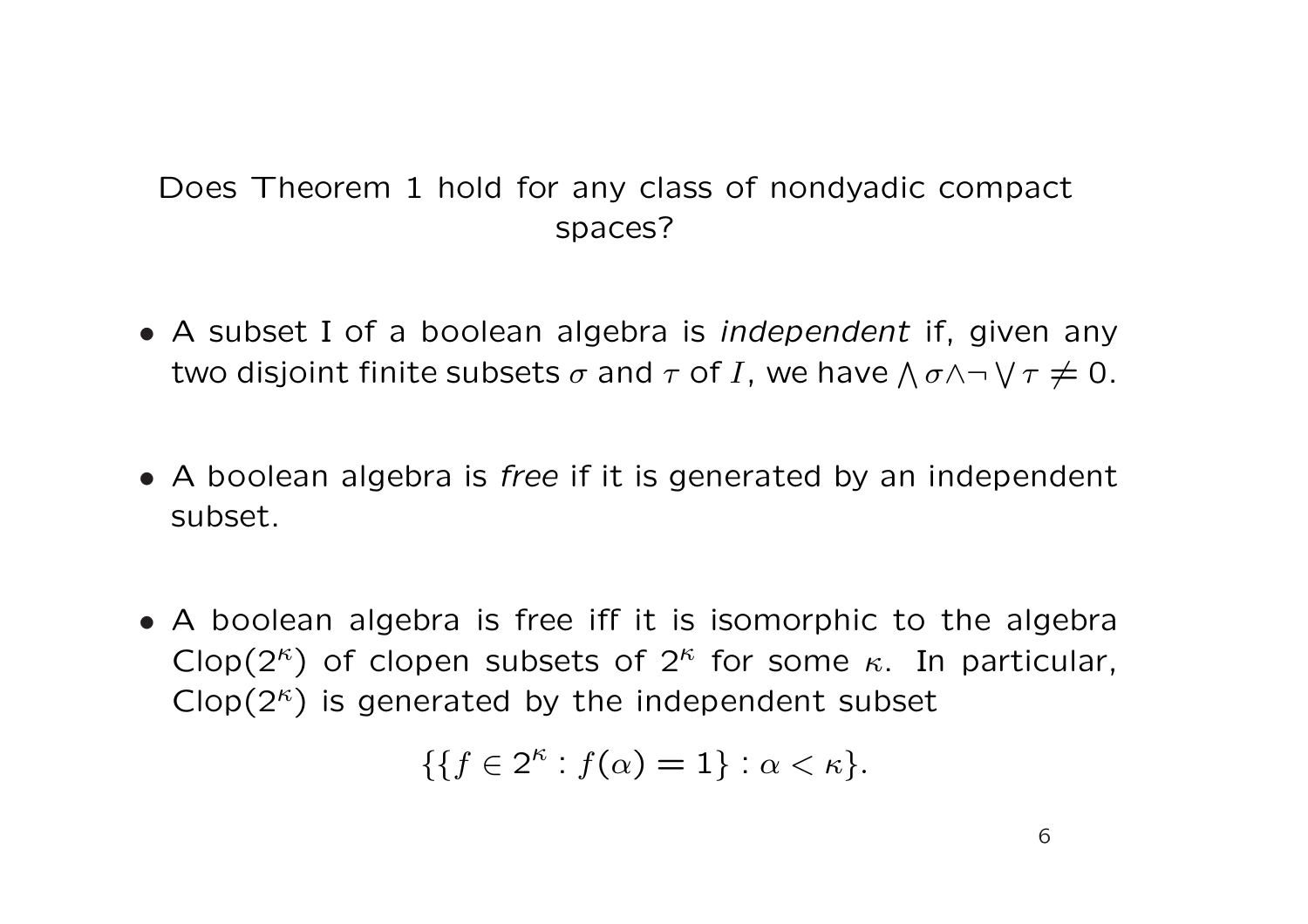$\bullet$  A boolean algebra  $B$  reflects cones if, for all sufficiently large regular cardinals  $\theta$ , there is a countable language  $\mathcal L$  and an  $\mathcal{L}\text{-expansion }\langle H_\theta,\in,\ldots\rangle$  of  $\langle H_\theta,\in\rangle$  such that

 $\forall M \prec_{\mathcal{L}} H_{\theta} \quad \forall p \in B \quad \exists \min(M \cap \uparrow p).$ 

- Every free boolean algebra reflects cones.
- Denote the Stone dual of a boolean algebra  $B$  (*i.e.*, the space of ultrafilters of  $B$ ) by st $(B)$ .

Example:  $st(Clop(2^{\kappa})) \cong 2^{\kappa}$ .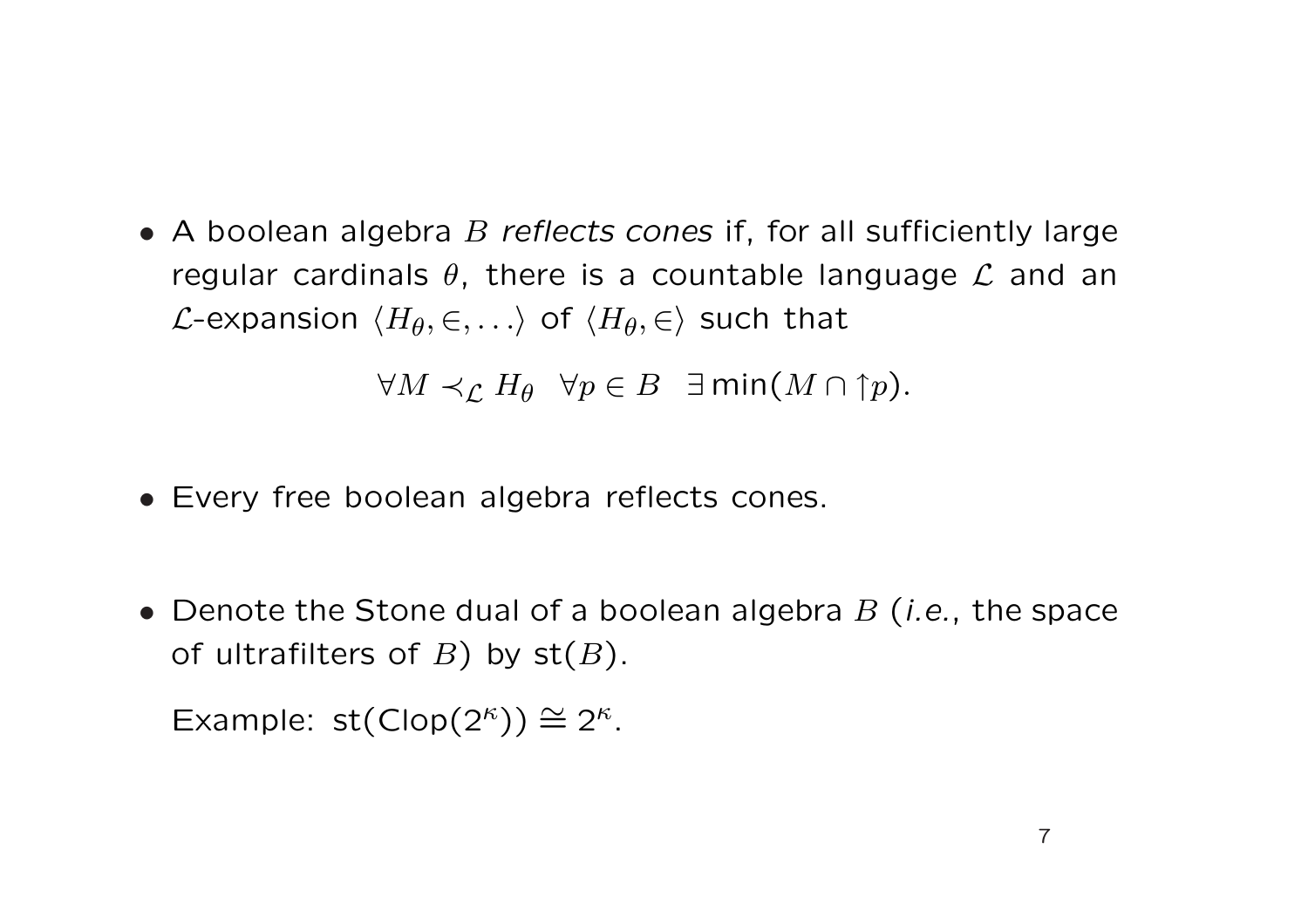- Theorem 2. Suppose B reflects cones and X is a continuous image of st(B). Then  $ow(X) \neq \omega_1$ . Moreover, if  $\pi \chi(p, X) =$  $w(X)$  for all  $p \in X$ , then  $ow(X) = \omega$  and every base of X contains an  $\omega^{\text{op}}$ -like base.
- Suppose A and B be boolean algebras. Then  $st(B)$  is a a continuous image of  $st(A)$  iff B is isomorphic to a subalgebra of A.
- Therefore, Theorem 2 is strictly stronger than Theorem 1 iff there exists a boolean algebra  $B$  such that
	- $(*)$  B reflects cones but is not a subalgebra of a free boolean algebra.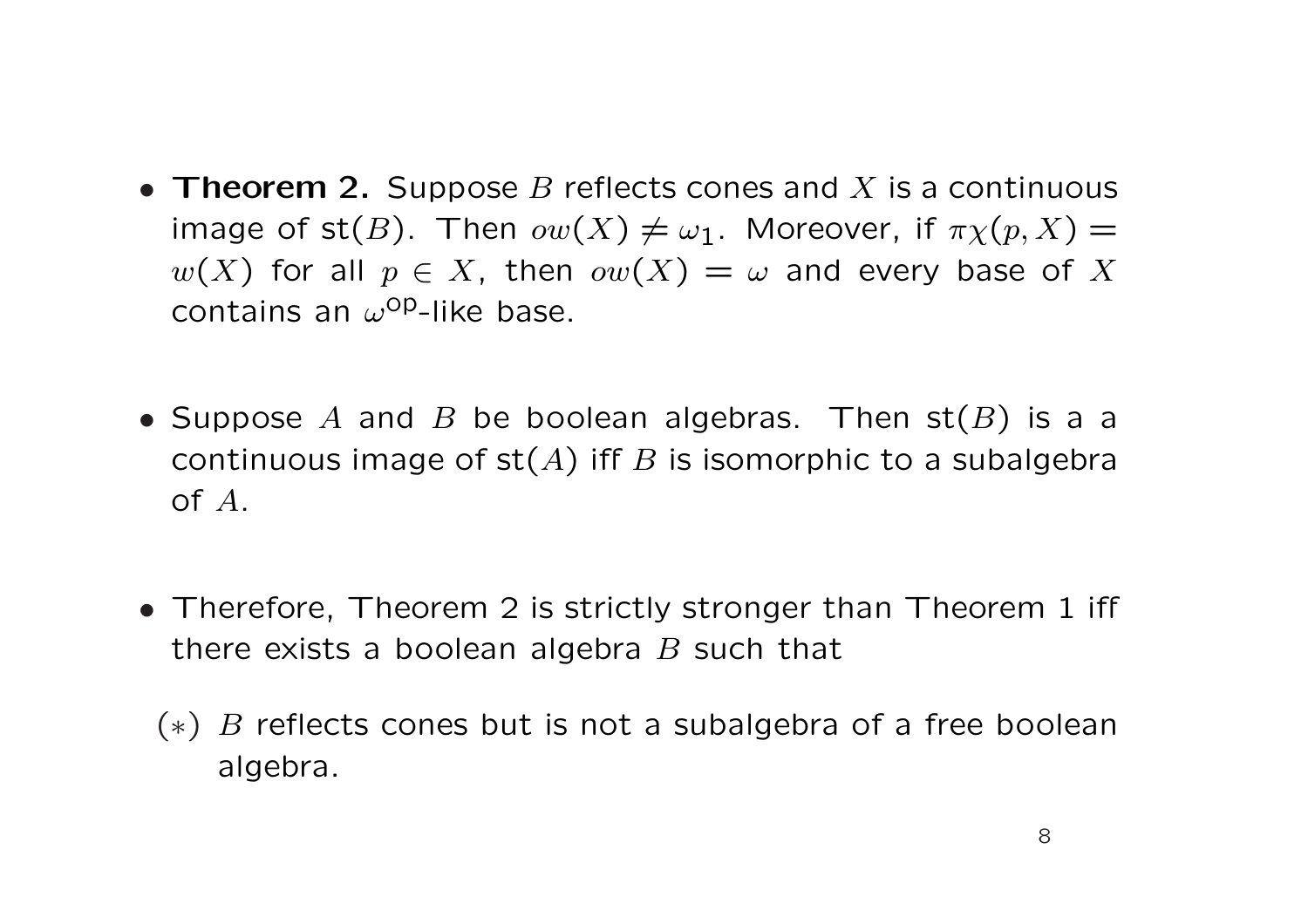- Is (\*) ever satisfied? Not by boolean algebras of size  $\leq \aleph_1$ . For larger boolean algebras, we have only partial results.
	- A boolean algebra B *n-reflects cones* if, for all sufficiently large regular cardinals  $\theta$ , there is a countable language  $\mathcal L$  such that given any  $p \in B$  and ∈-chain  $M_0, \ldots, M_{n-1}$  satisfying  $M_i\prec_{\mathcal{L}} H_\theta$  for all  $i< n,$  there exists  $\mathsf{min}(A\cap \mathcal{p})$ , where  $A$  is a subalgebra of  $B$  generated by  $B\cap \bigcup_{i< n}M_i.$  $\frac{1}{2}$
	- Free boolean algebras *n*-reflect cones for all  $n < \omega$ .
	- If B n-reflects cones and  $|B| \leq \aleph_n$ , then B is a subalgebra of a free boolean algebra. If B n-reflects cones for all  $n < \omega$ , then  $B$  is a subalgebra of a free boolean algebra.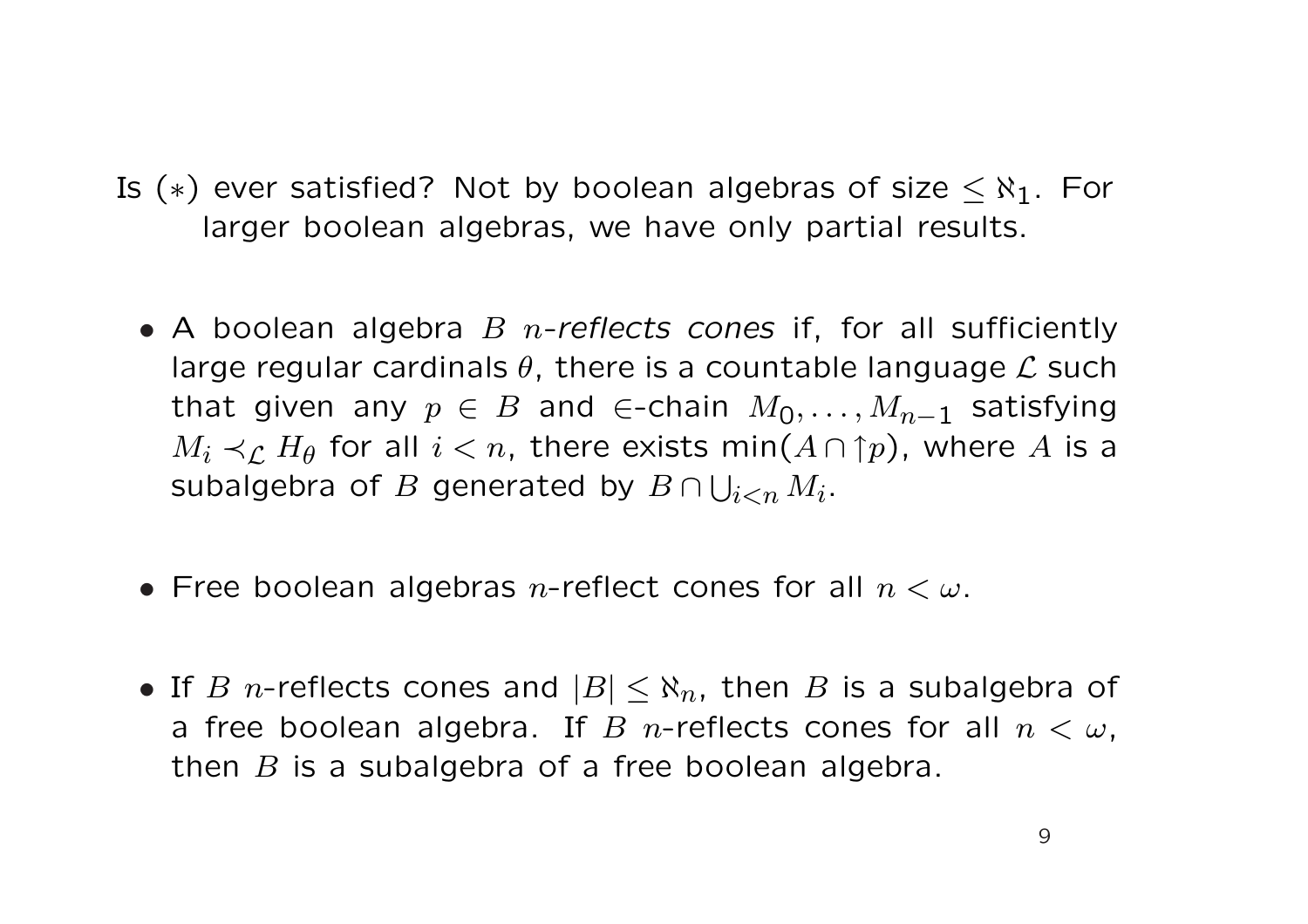- In proving our results, the following lemma, which is based on a technique of Jackson and Mauldin, is heavily used.
- Lemma. Let  $\mathcal L$  be a countable language,  $\beta$  an ordinal,  $\theta$  a sufficiently large regular cardinal, and  $\langle H_\theta, \in, \ldots \rangle$  an  $\mathcal L$ -expansion of  $\langle H_\theta,\in\rangle$ . Let  $\langle M_\alpha\rangle_{\alpha<\beta}$  satisfy

$$
|M_{\alpha}| = \aleph_0 \text{ and } \langle M_{\delta} \rangle_{\delta < \alpha} \in M_{\alpha} \prec_{\mathcal{L}} H_{\theta}
$$

for all  $\alpha < \beta$ . Then, for each  $\alpha < \beta$ , there is a finite  $\in$ -chain  $N_0, \ldots, N_{k-1}$  such that

$$
\bigcup_{i < k} N_i = \bigcup_{\delta < \alpha} M_\delta \text{ and } \forall i < k \quad M_\alpha \ni N_i \prec_{\mathcal{L}} H_\theta.
$$

Moreover, if  $\beta \leq \omega_{n+1}$ , then we can get  $k \leq n+1$ .